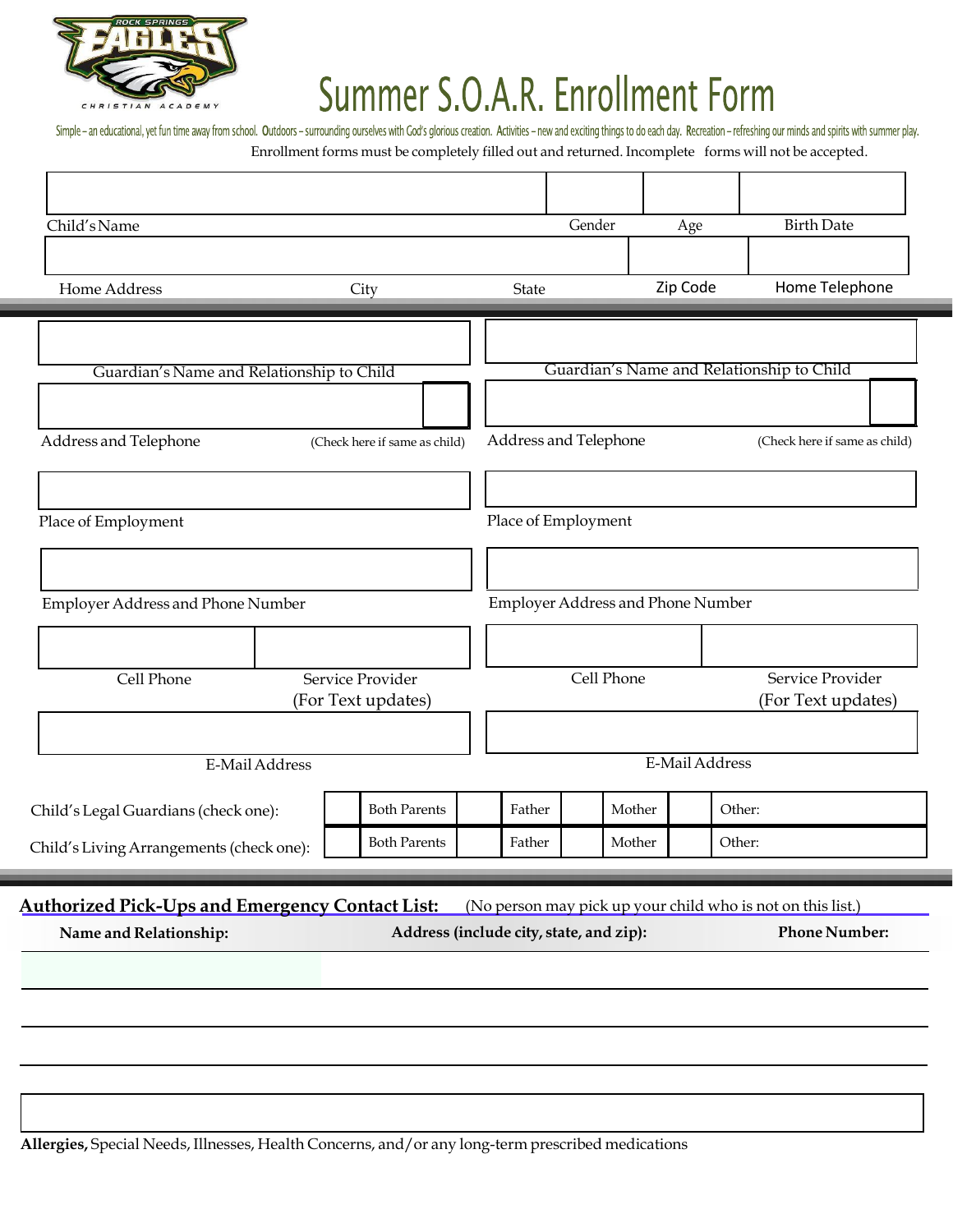

## **SUMMER SOAR AGES 5-12 REGISTRATION, TUITION, & FEES**

## **There is no reduction in tuition for partial or non-attended weeks. A two-week written withdrawal notice is required to terminate all tuition contracts.**

**Summer S.O.A.R. Registration Fee: \$50.00 for first child + \$25.00 for any additional child.** (Non-Refundable & includes the cost of one t-shirt to be worn on field trips.)

**Tuition:** All costs listed are per student per week. There is no reduction in tuition for partial weeks. A \$10.00 non-refundable deposit is required in advance per week and will go towards the weekly tuition.

| <b>Full Time</b> | \$135.00 |
|------------------|----------|
| Part Time M/W/F  | \$105.00 |
| Part Time T/TH   | \$75.00  |

### **Additional Fees & Requirements**

### **Change of Schedule Fee**

This charge of \$15 is per week for any changes to the original chosen schedule. The charge also includes withdrawal(s) for given week(s) in the camp program only with proper withdrawal notification; otherwise, full tuition will be charged.

### **Water Bottles**

All campers (ages 5-12) are required to bring a water bottle to help prevent dehydration. If a camper does not have a water bottle, one will be provided at a cost of \$1.00

### **Daily Lunch**

Campers may bring a lunch or a lunch will be provided at \$4 per meal. Field trip days require a disposable packed lunch. We will notify you of our planned field trips in advance.

### **Late Pickup Policy and Fee**

Summer S.O.A.R. operates from 7:00 a.m. to 5:30 p.m. on dates specified for each session. The late pickup policy will be strictly enforced so that we may provide proper care for our students. Although we understand that occasional tardiness may be inevitable, regular extended late pickups cannot be tolerated. Pick up is by 5:30 p.m. EST. Beginning at 5:31 p.m. the late pickup policy goes into effect. If you are unreachable after 30 minutes, then CPS will be called by someone in administration.

**1 st Violation** will result in a warning to the parent and a \$35.00 late fee being required upon pickup.

**2 nd Violation** will result in a \$35.00 late fee being required upon pickup and suspension from the program for one week. **3 rd Violation** will result in a \$35.00 late fee being required upon pickup and revoking the privilege of using Summer S.O.A.R.

### **Discounts**

A \$5 discount per additional child will be given to families registering two or more full-time students for that week.

I have read and agree to comply with the above tuition and fees of Rock Springs Christian Academy. I understand that **tuition and fees may change at any time and I will be given written notice of any such change.**

Signature (Parent/Guardian) \_\_\_\_\_\_\_\_\_\_\_\_\_\_\_\_\_\_\_\_\_\_\_\_\_\_\_\_\_\_\_\_\_\_\_\_\_\_\_\_\_\_\_\_\_\_\_\_\_\_\_ Date \_\_\_\_\_\_\_\_\_\_\_\_\_\_\_\_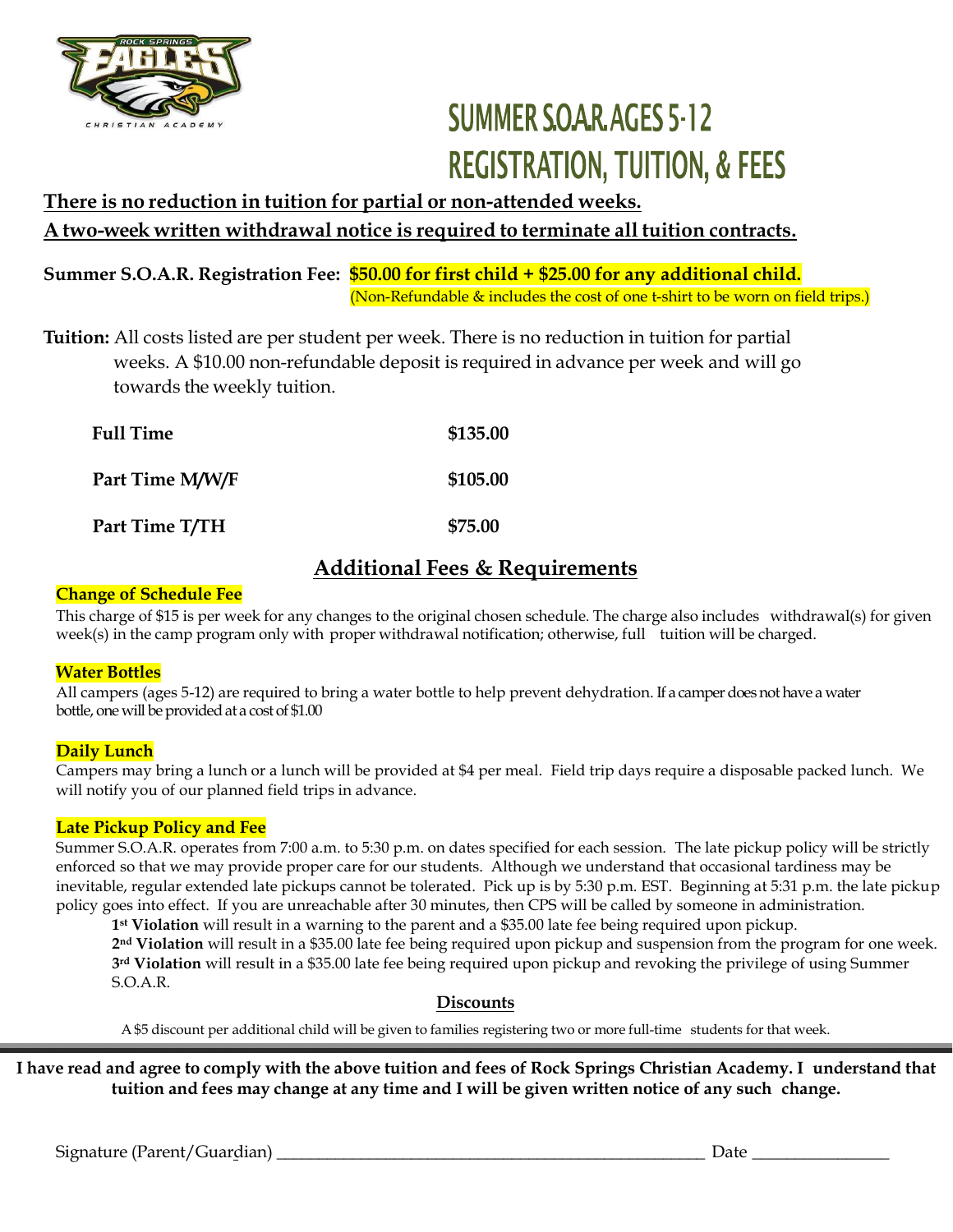

## SUMMER SOAR AGES 5-12 FINANCIALCONTRACT

I understand that by initialing each session I am registering my child for that session. I agree to pay the \$10 deposit fee at the time of registration for each week I signed up for and understand this fee is nonrefundable. The remaining amount due for each session is due on **Monday** of that session. **There is no reduction in tuition for illness,** holidays, bad weather, etc. during any of these scheduled days and I am responsible to pay even in my child's **absence.** I understand any changes to my child's camp schedule after the original registration must be made in writing to the director 2 weeks prior to the scheduled camp date. **All schedule changes are subject to a \$15.00 fee.**

Signature (Parent/Guardian) \_\_\_\_\_\_\_\_\_\_\_\_\_\_\_\_\_\_\_\_\_\_\_\_\_\_\_\_\_\_\_\_\_\_\_\_\_\_\_\_\_\_\_\_\_\_\_\_\_\_ Date \_\_\_\_\_\_\_\_\_\_\_\_\_\_\_\_\_\_

 $\text{Child's Name}$   $\overline{\phantom{a}}$  Age

### The Learning Center and Camp will be closed on May 28<sup>th</sup> and August 13<sup>th</sup> for staff development. **FULLTIME \$135 M/W/F \$105 T/Th \$75** Deposits Paid (Office use) Session 1: June 1-June 4 (Closed Monday 5/31 for Memorial Day) Session 2: June 7-June 11 Session 3: June 14-June 18 Session 4: June 21-June 25 Session 5: June 28-July 2 Session 6: July 6-July 9 (Closed Monday 7/5 for 4th of July) Session 7: July 12-July 16 Session 8: July 19-July 23 Session 9: July 26-July 30 **Please initial in the appropriate box for each session your child will be attending.**

Session 10: August 2-August 6 Session 11: August 9-August 12 (Closed on Friday 8/13)

**OFFICE**

**USE ONLY** Registration + Deposits + Past Due Balance = **TOTAL DUE** 

Cash | Credit | Check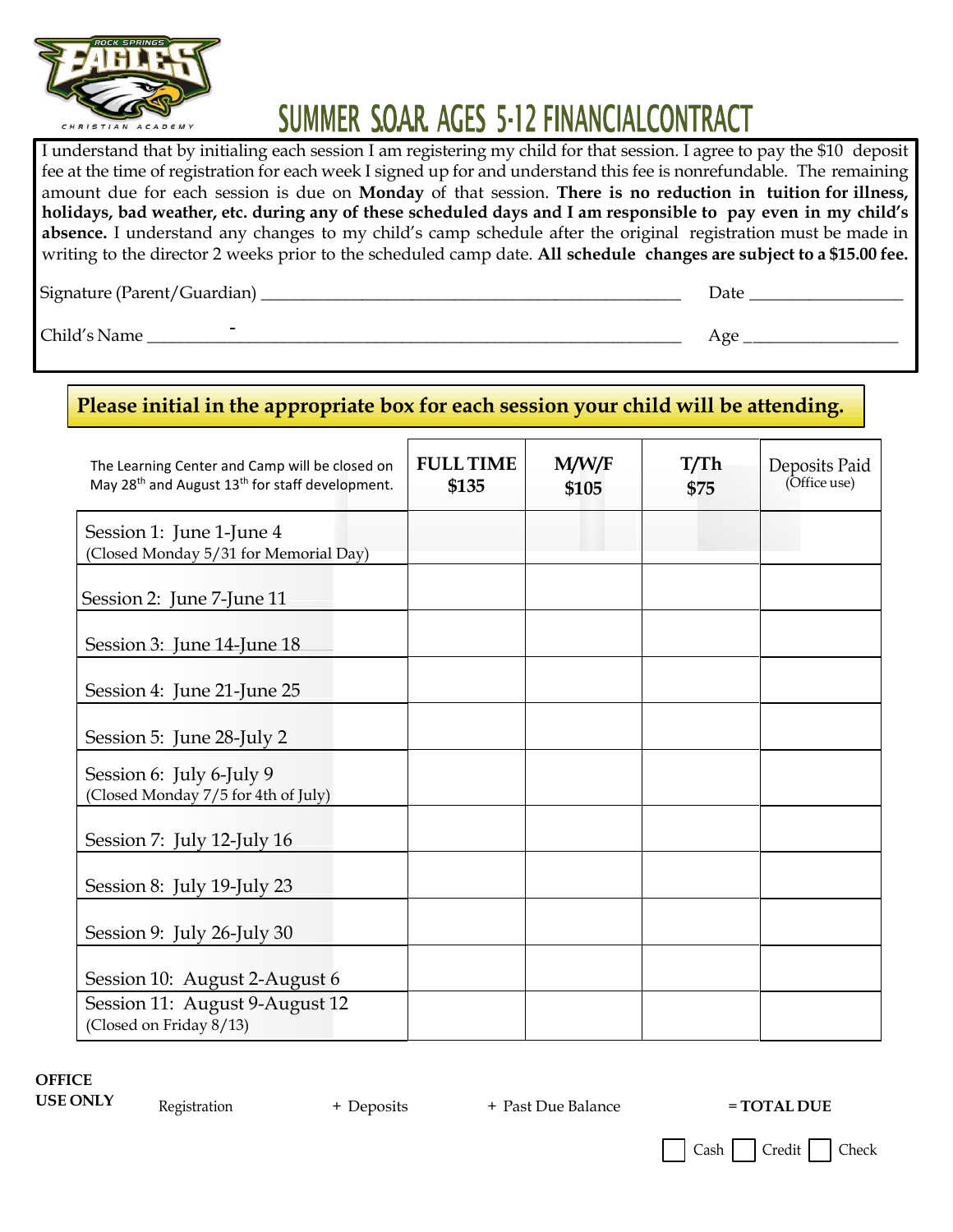

## **VEHICLE EMERGENCY MEDICAL INFORMATION**

(This information accompanies your child whenever using RSCA transportation.)

Child'sName

Address

Guardian's Name Guardian's Name

Home/Cell Phone Home/Cell Phone

#### **Persons to notify in an emergency when parents cannot be reached:**

| <b>Contact Name:</b> | Phone Number: |
|----------------------|---------------|
|                      |               |
|                      |               |
|                      |               |
|                      |               |

| Child's Doctor | Phone |
|----------------|-------|

Medical facility the center uses: RSCA will call Lamar County EMT

| Child's Allergies: |  |
|--------------------|--|
|--------------------|--|

### Current prescribed medications:

Child's special medical needs and conditions:

**In the event of an emergency involving my child, contact me, and if RSCA cannot contact me, I hereby authorize any needed emergency medical care. I further agree to be fully responsible for all medical expenses incurred during the treatment of my child.**

Signature (Parent/Guardian) and the contract of the contract of the contract of the contract of the contract of the contract of the contract of the contract of the contract of the contract of the contract of the contract o